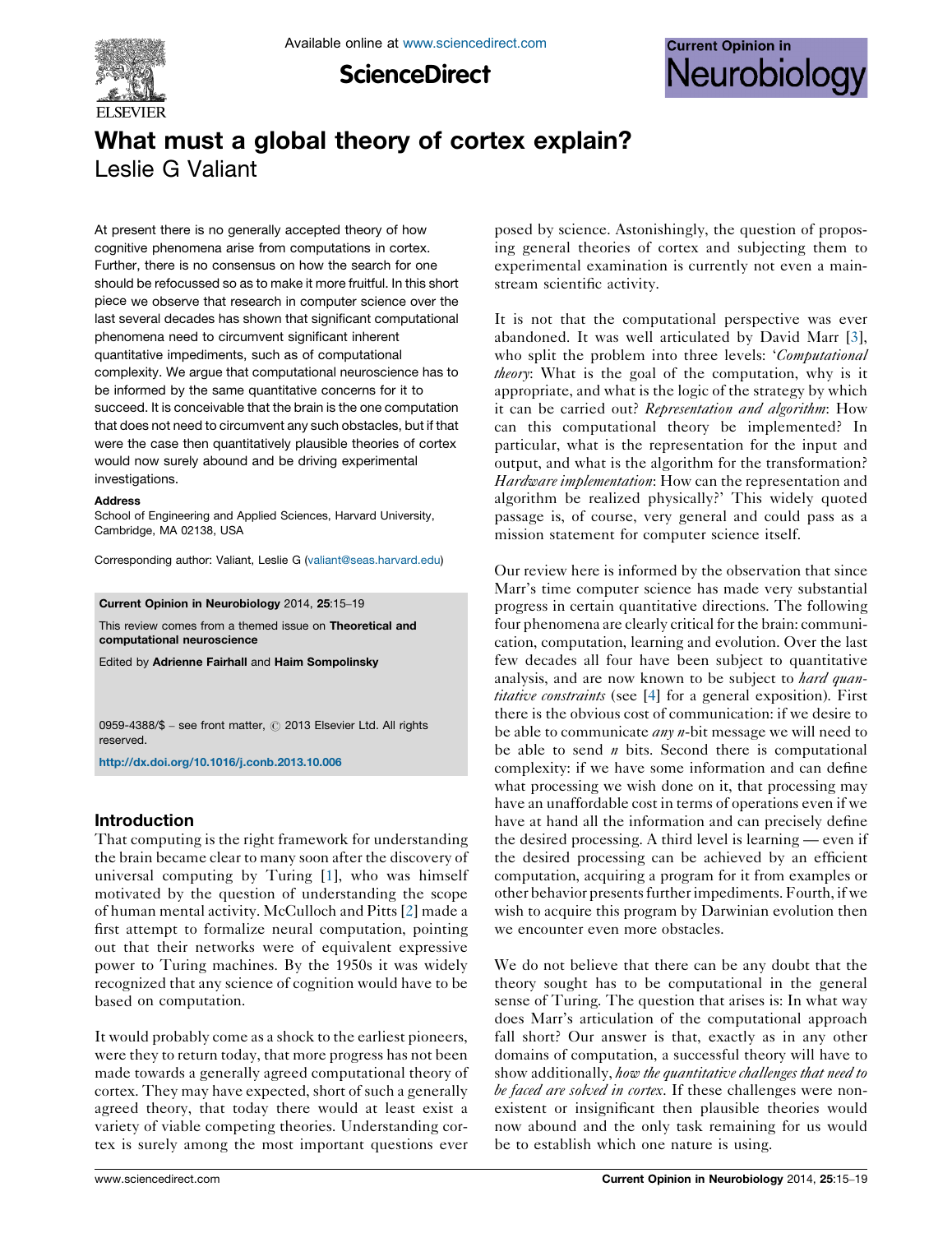## An augmented computational framework

If, as we believe, cortex is addressing this quartet (computation, learning, evolution and communication) with subtlety, then two additional requirements need to be added to those of Marr for any successful theory. First, it has to incorporate some understanding of the quantitative constraints that are faced by cortex. Second, as in other domains of computing, this quantitative understanding has to be articulated in terms of *models of computation* appropriate to the problems at hand and the chosen levels of analysis.

This augmented set of requirements is quite complex in that many issues have to be faced simultaneously. We suggest the following as a streamlined working formulation for the present:

- (i) Specify a candidate set of quantitatively challenging cognitive tasks that cortex may be using as the primitives from which it builds cognition. At a minimum, this set has to include the task of memorization, and some additional tasks that use the memories created. The task set needs to encompass both the learning and the execution of the capabilities in question.
- (ii) Explain how, on a model of computation that faithfully reflects the quantitative resources that cortex has available, instances of these tasks can be realized by explicit algorithms.
- (iii) Provide some plausible experimental approach to confirming or falsifying the theory as it applies to cortex.
- (iv) Explain how there may be an evolutionary path to the brain having acquired these capabilities.

To illustrate that this complex of requirements can be pursued systematically together we shall briefly describe the framework developed for this by the author [[5](#page-3-0)]. It targets a particular class of tasks called random access tasks, to be executed on the neuroidal model of computation, using a *positive representation* and a particular style of algorithms called *vicinal algorithms*. Other researchers who have sought to understand cortex have generally not placed quantitative computational goals center stage. We shall make references to some recent examples  $[6^\bullet,7^\bullet,8^\bullet,9^\bullet]$  $[6^\bullet,7^\bullet,8^\bullet,9^\bullet]$  $[6^\bullet,7^\bullet,8^\bullet,9^\bullet]$  $[6^\bullet,7^\bullet,8^\bullet,9^\bullet]$  $[6^\bullet,7^\bullet,8^\bullet,9^\bullet]$  $[6^\bullet,7^\bullet,8^\bullet,9^\bullet]$  $[6^\bullet,7^\bullet,8^\bullet,9^\bullet]$  $[6^\bullet,7^\bullet,8^\bullet,9^\bullet]$  in order to contrast some of the currently pursued alternatives.

# Positive representations

In order to specify computational tasks in terms of inputoutput behavior one needs to start with a representation for each task. It is necessary to ensure that for any pair of tasks where the input of one is the output of the other there is a common representation at that interface. Here we shall take the convenient course of having a *common* representation for all the tasks that will be considered, so that their composability will follow.

In a *positive representation* [[5\]](#page-3-0) a real world *item* (a concept, event, individual, etc.) is represented by a set  $S$  of  $r$ neurons. A concept being processed corresponds to the members of S firing in a distinct way. More precisely, as elaborated further in [\[10](#page-4-0)], if more than a fraction  $b$  (e.g. 88%) of S fire then the concept is definitely being processed, if fewer than fraction  $a$  (say 30%) then the concept is not being processed, and the system is so configured that the intermediate situation almost never occurs. We note that for any computational theory with specific algorithms one needs some definition of representation as specific as this.

Positive representations come in two varieties, *disjoint*, which means that the  $S$ 's of distinct concepts are disjoint, and *shared*, which means that the S's can share neurons. Disjointness makes computation easier but requires small  $r$ (such as  $r = 50$ ) if large numbers of concepts are to be represented. The shared representation allows for more concepts to be represented (especially necessary if  $r$  is very large, such as several percent of the total number of neurons) but can be expected to make computation, without interference among the task instances, more challenging.

## Random access versus local tasks

We believe that cortex is communication bounded in the sense that: (i) each neuron is connected to a minute fraction of all the other neurons, (ii) each individual synapse typically has weak influence, in that a presynaptic action potential will make only a small contribution to the threshold potential needed to be overcome in the postsynaptic cell, and (iii) there is no global addressing mechanism as computers have. We call tasks that potentially require communication between arbitrary memorized concepts random-access tasks. Such tasks, for example, an association between an arbitrary pair of concepts, are the most demanding in communication and therefore quantitatively the most challenging for the brain to realize. The arbitrary knowledge structures in the world will have to be mapped, by the execution of a sequence of random access tasks that only change synaptic weights, to the available connections among the neurons that are largely fixed at birth.

We distinguish between two categories of tasks.

Tasks from the first category assign neurons to a new item. We have just one task of this type, which we call Hierarchical Memorization and define it as follows: For any stored items A, B, allocate neurons to new item C and make appropriate changes in the circuit so that in future A and  $B$  active will cause  $C$  to be active also.

The second category of tasks make modifications to the circuits so asto relate in a new way items to which neurons have been already assigned. We consider the following three. Association: For any stored items A, B, change the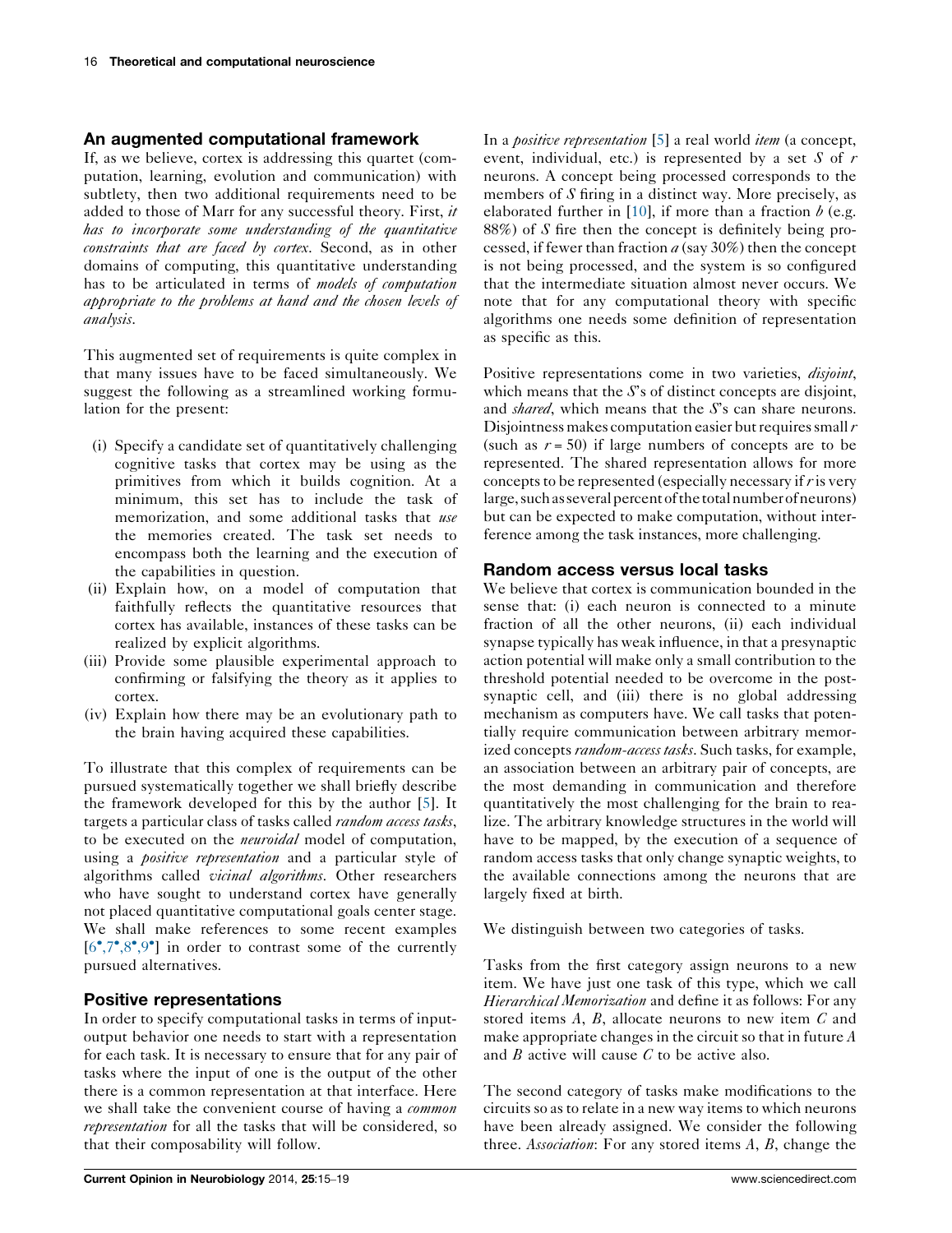circuit so that in future when  $A$  is active then  $B$  will be caused to be also. Supervised Memorization of Conjunctions: For stored items  $A, B, C$  change the circuits so that in future A and B active will cause  $C$  to be active also. Inductive Learning of Simple Threshold Functions: for one stored item A learn a criterion in terms of the others. This third operation is the one that achieves generalization, in that appropriate performance even on inputs never before seen is expected.

The intention is that any new item to be stored will be stored in the first instance as a conjunction of items previously memorized (which may be visual, auditory, conceptual, etc.) Once an item has neurons allocated, it becomes an equal citizen with items previously stored in its ability to become a constituent in future actions. These actions can be the creation of further concepts using the hierarchical memorization operation, or establishing relationships among the items stored using one of the operations of the second kind, such as association. The latter operations can be regarded as the workhorses of the cognitive system, building up complex data structures reflecting the relations that exist in the world among the items represented. However, each such operation requires each item it touches to have been allocated in the first instance by a task of the first kind.

Random access tasks are the most appropriate for our study here since, almost by definition, they are the most challenging for any communication bound system. For tasks that require only local communication, such as aspects of low-level vision, viable computational solutions may be more numerous, and quantitative studies may be less helpful in identifying the one nature has chosen.

We emphasize that for the candidate set it is desirable to target from the start a *mixed set* of different task types as here, since such sets are more likely to form a sufficient set of primitives for cognition. Previous approaches have often focused on a single task type [11–[13\]](#page-4-0), such as the storage of bit patterns in classical associative memories.

# The neuroidal model

Experience in computer science suggests that models of computation need to be chosen carefully to fit the problem at hand. The criterion of success is the ultimate usefulness of the model in illuminating the relevant phenomena. In neuroscience we will, no doubt, ultimately need a variety of models at different levels. The *neuroidal model* is designed to explicate phenomena around the random access tasks we have described, where the constraints are dictated by the gross communication constraints on cortex rather than the detailed computations inside neurons.

The neuroidal model has three main numerical parameters:  $n$ , the number of neurons,  $d$  the number of connections per neuron, and  $k$ , the minimum number of presynaptic neurons needed to cause an action potential in a postsynaptic neuron (in other words the maximum synaptic strength is  $1/k$  times the neuron threshold). Each neuron can be in one of a finite number of states and each synapse has some strength. These states and strengths are updated according to purely local rules using computationally weak steps. Each update will be influenced by the firing pattern of the presynaptic neurons according to a function that is symmetric in those inputs. There is a weak timing mechanism that allows the neurons to count time accurately enough so stay synchronized with other neurons for a few steps.

# Vicinal algorithms: incremental addition of functionality

In [[5,14](#page-3-0)] it is shown that algorithms for the four random access tasks described above can be performed on the neuroidal model with realistic values of the numerical parameters. The algorithms used are all of the *vicinal* style. Their basic steps are all local in that they only change synaptic strengths between pairs of neurons that are directly connected. Yet they need to achieve the more global objectives of random access. In order that they be able to do this certain graph theoretic connectivity properties are required of the network. The property of expansion [[15\]](#page-4-0), that any set of a certain number of neurons have between them substantially more neighbors than their own number, is an archetypal such property. (This property, widely studied in computer science, was apparently first discussed in a neuroscience setting [\[16](#page-4-0)].) The vicinal algorithms for the four tasks considered here need some such connectivity properties. In each case random graphs with appropriate realistic parameters have it, but pure randomness is not necessarily essential.

The role of random graphs has been studied in a variety of neural models. Abeles [[17\]](#page-4-0), has hypothesized synfire chains for communication between different parts of cortex. In general, random access tasks as we have described them, where communication has to be established between arbitrary sets of neurons, are difficult to support in networks with plausible parameters by synfire chains of any significant depth.

We note that vicinal algorithms allow some modularity of operation, if the changes to the circuit are initiated at the neurons involved with the relevant memories. Alternative approaches, including classical associative memories [\[11](#page-4-0)– [13,18,19](#page-4-0)], often have a more global memory mechanism where there is less identifiable modularity in the execution of a task instance.

# Incremental lifelong learning

Over a lifetime humans can accomplish large numbers of learning tasks, whether of facts, concepts or skills. Further, they can preserve the functionality of tasks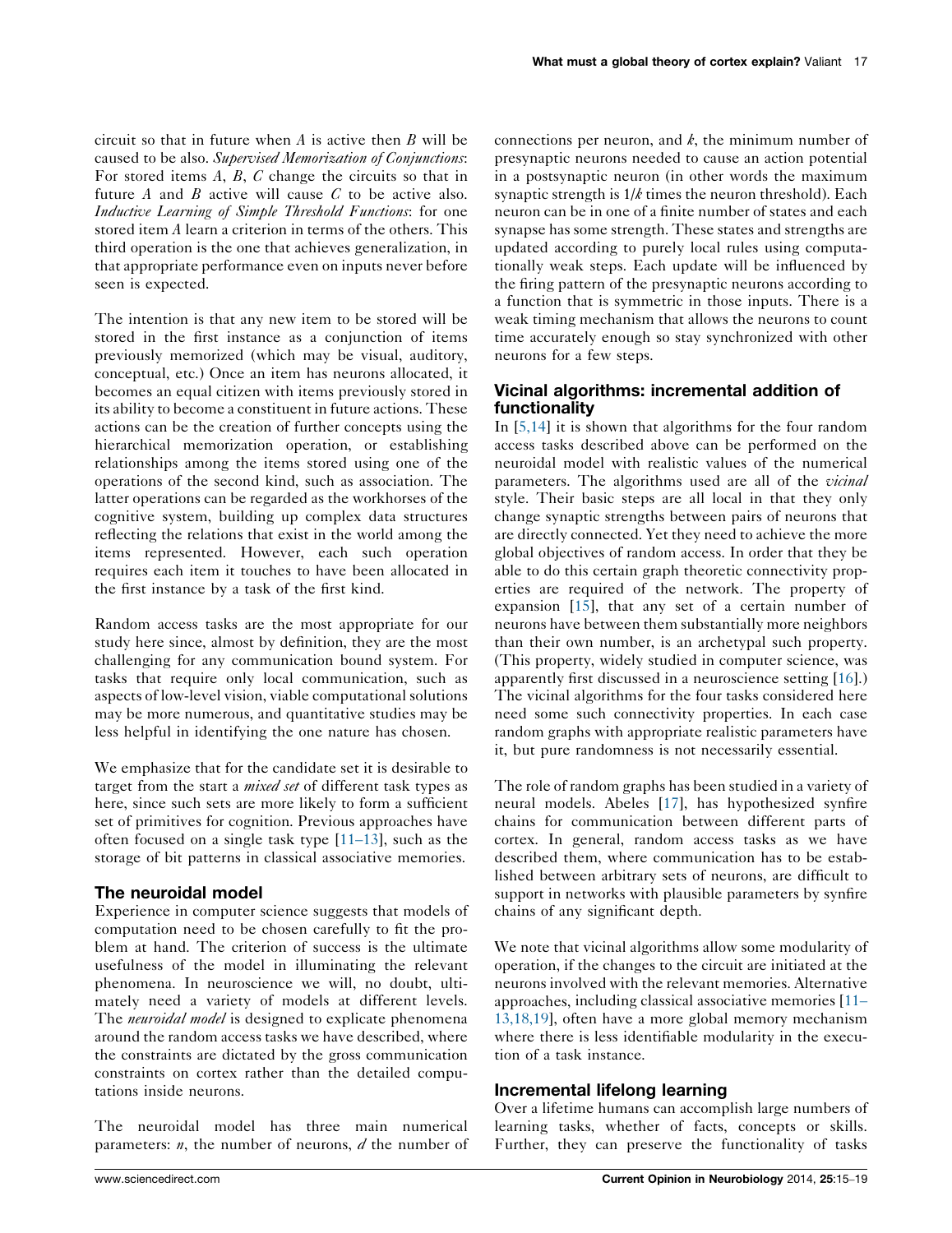#### <span id="page-3-0"></span>Table 1

Some features deemed here critical for any general theory of cortical computation

| Desirable                                                                                                          | <b>Undesirable</b>                                           |
|--------------------------------------------------------------------------------------------------------------------|--------------------------------------------------------------|
| Incremental lifelong learning:<br>new item can be learned<br>without retraining on<br>previous ones.               | Retraining necessary even<br>when only one item to be added. |
| Concepts may be defined<br>hierarchically.                                                                         | Flat memory space.                                           |
| Arbitrary knowledge<br>structures allowed.                                                                         | Knowledge structures restricted<br>by architecture.          |
| Mixed set of basic tasks<br>are supported<br>simultaneously.                                                       | Only single task supported.                                  |
| Resources of neuron<br>numbers, synapse numbers,<br>and synaptic strengths are<br>all accounted for quantitatively | Resources assumed free.                                      |

learned decades earlier, even after tens of thousands of acts of learning in the intervening years. Expert knowledge, whether of vocabulary or chess openings, has been estimated to comprise hundreds of thousands of facts. Any theory of cortex needs to be able to explain how such numbers of individual acts of learning may be performed in succession without degrading the lasting effectiveness of the earlier ones. This is a quantitative question which we present as a challenge that any theory needs to meet to be considered viable. The study in [[10\]](#page-4-0) is the only one we know where large scale learning of such a mixed set of tasks has been shown feasible.

### Hippocampus

Hippocampus in mammals is believed to be essential for the acquisition of new episodic or declarative concepts. One would expect that any theory of cortex would explain what indispensable computation hippocampus performs for cortex and the specifics of the interaction between the two. The theory posited in [\[20](#page-4-0)] is that for hierarchical memorization hippocampus identifies the set of neurons in cortex at which the new memory is to be located.

### Evolution

A theory should not make requirements on cortex for which there is no plausible explanation for how any evolutionary path could have led to it. Theories that apparently require the interconnections to reflect the structure of the knowledge that is represented would appear to require additional explanations. In contrast, theories that explain how a randomly connected set of neurons running simple local algorithms can already compute something useful place a much lighter burden on evolution [\[10](#page-4-0)].

### Experimental validation

For any theory to be useful there needs to be a path towards testing it experimentally. For each of the three

random access tasks, Association, Supervised Memorization of Conjunctions, and Inductive Learning of Simple Threshold Functions, one can in principle test directly whether cortex is capable of it. Each of the task specifications requires for arbitrary sets of neurons such as  $A, B, C$ , that a certain training regimen (corresponding to the learning algorithm for the task instance) produces a certain subsequent behavior (e.g. that action potentials in one subset will cause action potentials in another.) Such specifications can be tested in cortex fairly directly. If such arbitrary sets  $A, B, C$  are stimulated according to a suitable training regimen, and subsequently when the sets are also recorded from the desired behavior observed, then one has demonstrated that cortex is at least capable of performing the specified task. Ref. [\[21](#page-4-0)] describes an existing relevant study.

### **Conclusion**

We believe that neuroscience will go through a stage in which quantitative computational theories and their experimental validation will be pursued in a more integrated way than hitherto. The approach described here illustrates a possible way forward. It emphasizes that the concepts to be memorized and manipulated often have a hierarchical relationship with each other, that explicit means of allocating neurons to new concepts needs to be specified, that multiple kinds of tasks need to be explained within a consistent framework, and that executions of long sequences of such tasks need to be supported (Table 1). The particular tasks considered here, hierarchical memorization together with some further operations on memorized items, are suggested as a minimum basis. How more complex tasks can be built from these, or from an augmented basis set, remain subjects for future investigation.

### Acknowledgements

I am grateful to Haim Sompolinsky for his valuable comments on a draft of this paper, and to Hagai Lalazar for pointing out reference [\[21\]](#page-4-0). This work was funded in part by National Science Foundation Grant CCF-09- 64401.

### References and recommended reading

Papers of particular interest describing alternative approaches, published within the period of review, have been highlighted as:

- of special interest
- 1. Turing AM: On [computable](http://refhub.elsevier.com/S0959-4388(13)00205-5/sbref0005) numbers, with an application to the [Entscheidungsproblem](http://refhub.elsevier.com/S0959-4388(13)00205-5/sbref0005). Proc London Math Soc 1936, 2[:230-265.](http://refhub.elsevier.com/S0959-4388(13)00205-5/sbref0005)
- 2. [McCulloch](http://refhub.elsevier.com/S0959-4388(13)00205-5/sbref0010) W, Pitts W: A logical calculus of the ideas immanent in nervous activity. Bull Math Biophys 1943, 7[:115-133.](http://refhub.elsevier.com/S0959-4388(13)00205-5/sbref0010)
- 3. Marr D: Vision: A [Computational](http://refhub.elsevier.com/S0959-4388(13)00205-5/sbref0015) Investigation into the Human [Representation](http://refhub.elsevier.com/S0959-4388(13)00205-5/sbref0015) and Processing of Visual Information. New York: [Freeman;](http://refhub.elsevier.com/S0959-4388(13)00205-5/sbref0015) 1982, .
- 4. Valiant LG: Probably [Approximately](http://refhub.elsevier.com/S0959-4388(13)00205-5/sbref0020) Correct. New York: Basic [Books;](http://refhub.elsevier.com/S0959-4388(13)00205-5/sbref0020) 2013, .
- 5. Valiant LG: Circuits of the Mind. New York: Oxford [University](http://refhub.elsevier.com/S0959-4388(13)00205-5/sbref0025) [Press;](http://refhub.elsevier.com/S0959-4388(13)00205-5/sbref0025) 1994, 2000, .